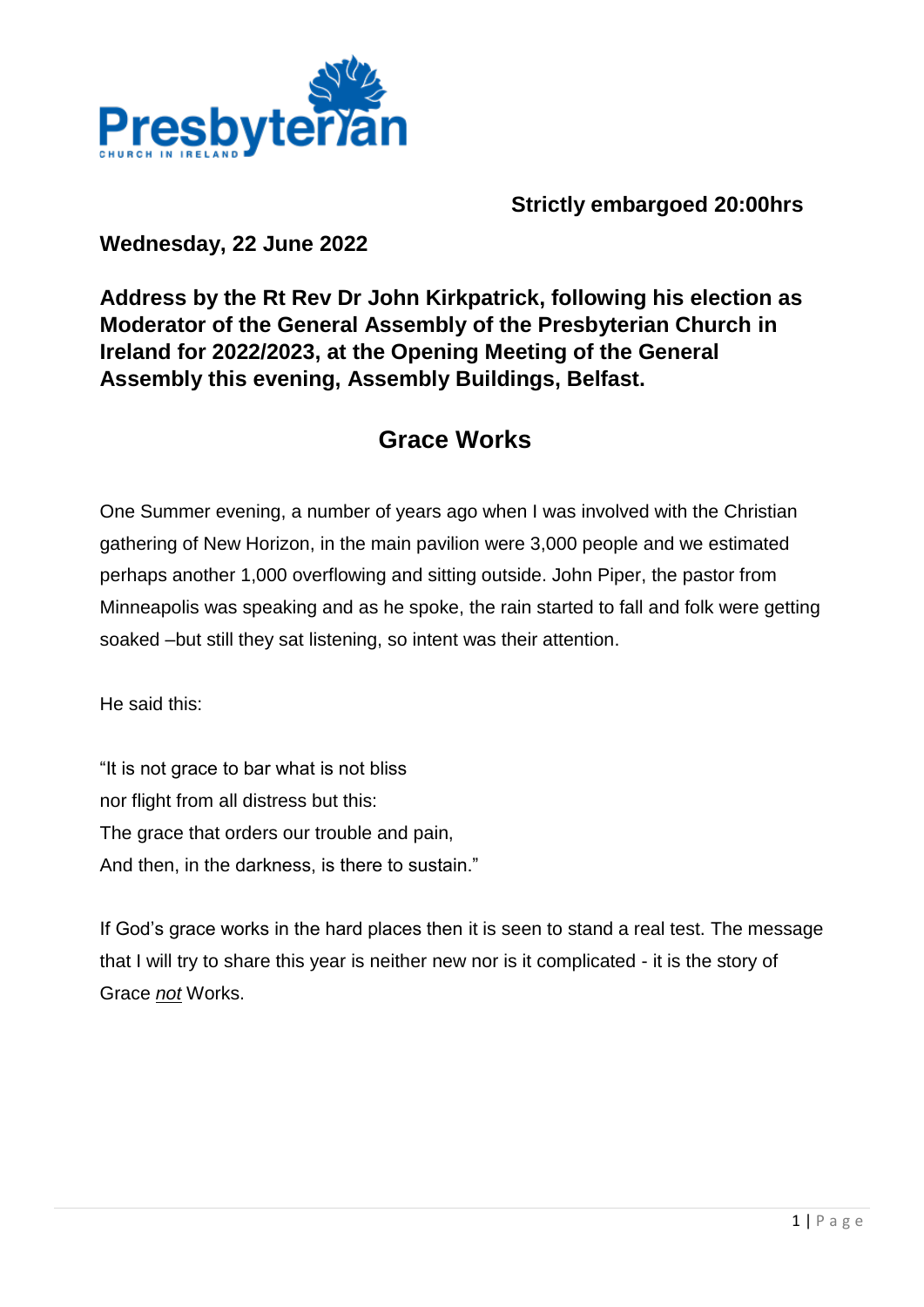

This is the story of every Christian and we need often to be reminded about it, to reflect and meditate on it:

- It is a story that anchors our lives in troubled times
- That fills our hearts with courage to face the hard time
- Moves us to forgive and love our opponent
- It produces a generous spirit
- It has sent people to the ends of the earth

#### And

• It has enabled others to discover their prayer voice.

One of the many places we read of it in a precise manner is in Ephesians 1 the story from God's point of view - hence with a particular authority.

#### **1. Grace at work in the past (verses 3-4)**

This story begins further than our imagination can take us. "Before the foundation of the world" (v4). As Paul writes here, this is the work of our Heavenly Father - "Blessed be the God and other of our lord Jesus Christ …" (v3)

- Not a chance event! Chosen means wanted
- Chosen by grace not by merit by the kindness of God, not the goodness of us
- Chosen with a purpose "that we should be holy and blameless before him" (v4)

which might sound quite dull to some; but it speaks of a life freed to be what we were created to be more human, capable of handling, enjoying freedom, free, choosing safely.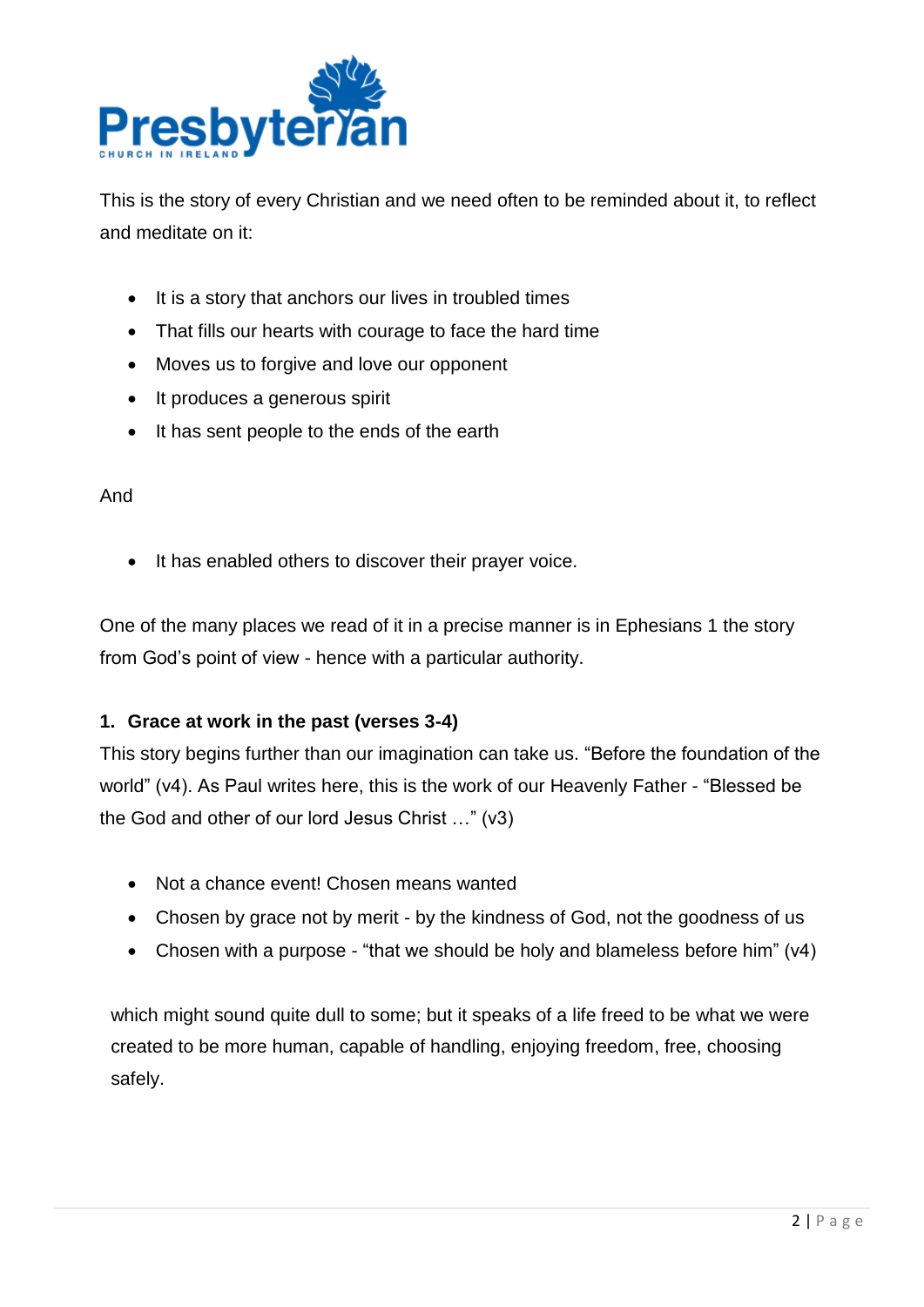

#### **2. Grace at work in the now (verses 5-7)**

We are family now, as our choice involved the Father, adoption involves the Son, we are no longer alone.

It is made possible through redemption, through His blood, the blood of Christ, the forgiveness of sins according to the riches of his grace, because of the story of Jesus enables God to rewrite our failed and broken lives.

- His perfect life ... lived for us
- His sacrificial death ... in our place
- His resurrection as our …security that all this is really true.

#### **3. Grace shapes our future (verse 10)**

Verse 10 speaks of a plan for the future - where there is no uncertainty. A plan we are fully included in for the grace of God enables us to fulfil the work "…we are his workmanship, created in Christ Jesus for good works, which God prepared beforehand that we should walk in them" (Ephesians 2:10.)

It is a plan fully guaranteed, sealed with the Holy Spirit (Ephesians 1:14) sealed which comes from 'Arabon'. Originally, 'earnest-money' deposited by the purchaser and forfeited if the purchase was not completed - a Phoenician word, probably introduced into Greece.

In general usage it came to denote 'a pledge' or 'earnest' of any sort; in the New Testament it is used only of that which is assured by God to believers; it is said of the Holy Spirit as the divine 'pledge' of all their future blessedness, particularly of their eternal inheritance. Like an engagement ring.